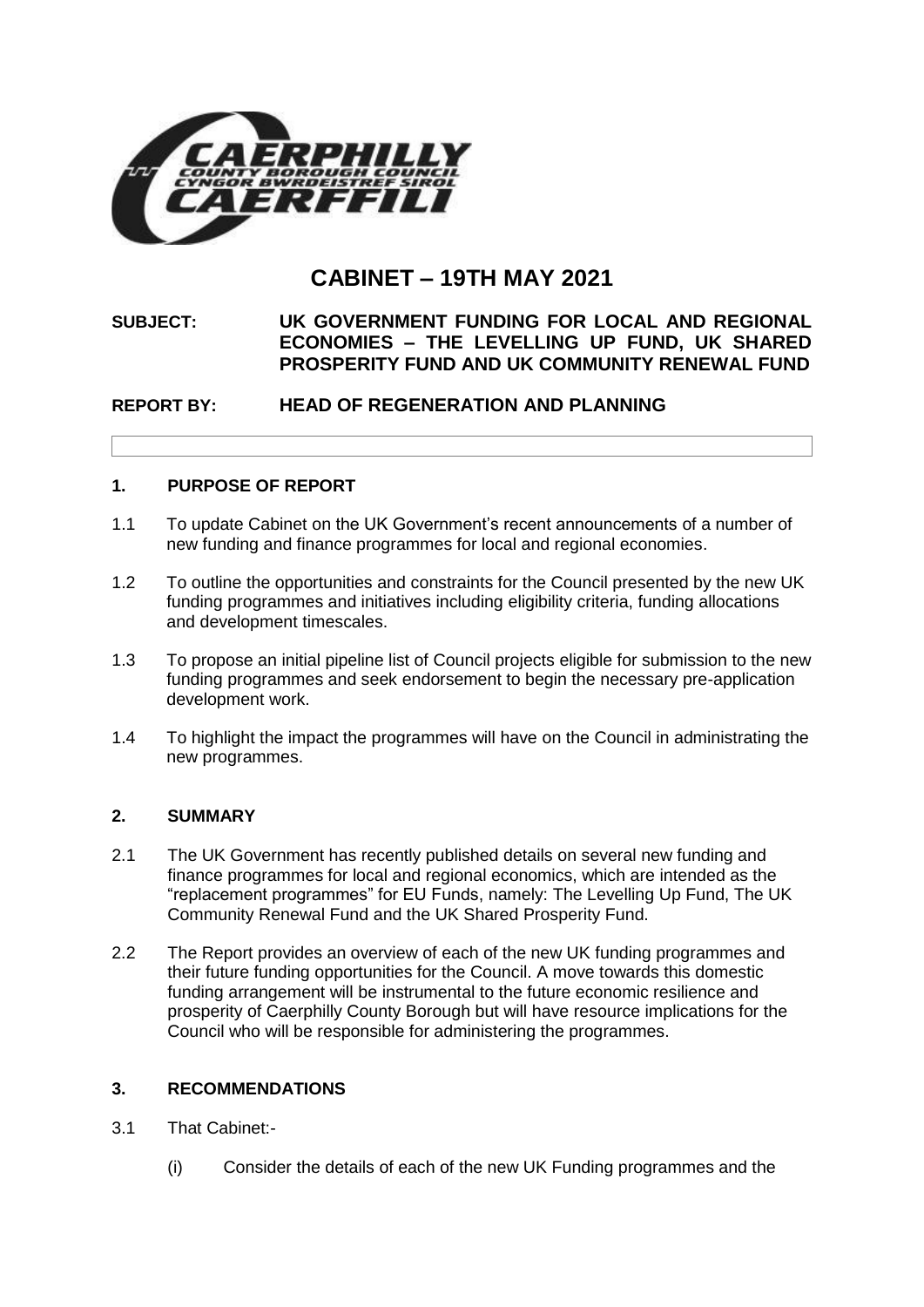opportunities for the Funds to contribute significantly to the Council's own Place Shaping, Transformation and Regeneration agendas.

- (ii) Approve the projects set out in paragraph 5.12 in respect of the Levelling Up Fund that have been identified through a Project Prioritisation exercise and to seek approval to add the Risca brownfield site to the Council's Place-shaping Framework
- (iii) Approve the submission of the Merthyr/Rhymney constituency bid by the Round One deadline with the other bids being submitted in Round 2 of the programme (June 2022)
- (iv) Note the need for funding to be earmarked to support the projects development in order to maximise their chance of success and to cover the necessary match requirements.
- (v) Endorse the creation of a Task and Finish group, under the TeamCaerphilly governance framework, to further develop the prioritised projects for the Levelling Up Fund (LUF) including all necessary pre-application work, including engagement with neighbouring Local Authorities on collaboration projects.
- (vi) Support the continuation of our collective challenge towards the UK Government prioritisation methodology used to determine the Community Renewal Fund Priority 100 places, to enable us to influence the forthcoming UK Shared Prosperity Fund indicators.
- (vii) Acknowledge that there will be a significant resource impact for the Council in administering the Programmes and a need to identify suitable resources to administer the Levelling Up, CRF programmes and the impending Shared Prosperity Fund.

### **4. REASONS FOR THE RECOMMENDATIONS**

- 4.1 To ensure that the Council is fully prepared to maximise future funding opportunities from the new UK Funding Programmes for the benefits of its citizens and communities and to allow for robust engagement to take place.
- 4.2 To ensure Caerphilly CB transitions successfully from EU Funding programmes to the emerging new UK funding landscape and existing levels of external investment are maintained.
- 4.3 To foster collaborative working across Service Areas to ensure the viability and realisation of the Council's long-term Place Shaping, Transformation and Regeneration strategies.
- 4.4 To ensure that there is sufficient officer capacity to co-ordinate and administer the new funds.

### **5. THE REPORT**

5.1 The UK Government has recently published details on several new funding and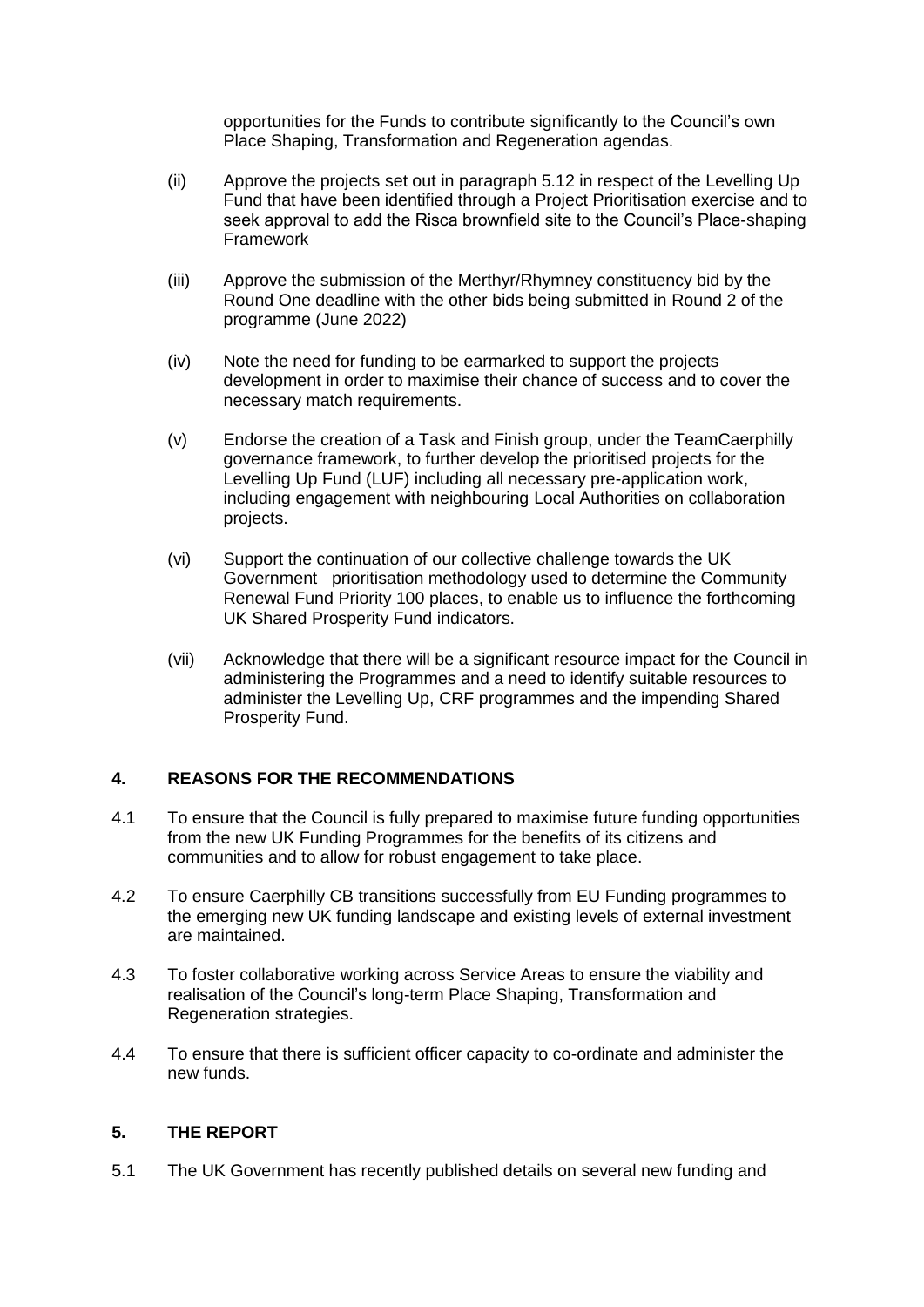finance programmes for local and regional economies, which are intended as the "replacement programmes" for EU Funds. A summary of the new funding programmes follows:

## **THE LEVELLING UP FUND (LUF)**

- 5.2 The UK Government has recently announced that the LUF would apply for the whole of the UK, with a £4.8bn budget of which £800 million is being made available for Scotland Wales and Northern Ireland.
- 5.3 The Fund is managed by the UK Government via the Treasury, the Ministry of Housing, Communities and Local Government and the Department for Transport. The UK Government has opened applications for the LUF and published a Prospectus to provide guidance on how to submit bids. It is important to note that funding will be delivered through local authorities – Welsh Government will no longer have a role in administering the funds.
- 5.4 The UK Government has published rankings for local areas, between 1 and 3. Those areas in category 1 are considered most in need of "levelling up" and will be prioritised for investment**.** Caerphilly has been classed as a category 1 area**.**
- 5.5 The LUF is a competitive fund. The £800 million will be allocated across Scotland, Wales and Northern Ireland over four years from 2021-22 to 2024-25. To apply for funding from the first round of the LUF, local authorities must submit their bids to the Ministry of Housing, Communities and Local Government by **noon on 18 June 2021.**  Decisions on successful bids are expected to be made in the autumn of 2021. Annual rounds are then expected thereafter.

| THEME                                          | <b>TYPE OF PROJECT SUPPORTED</b>                                                                                                                                                                                                                                                                                                                                                                                                                                                                                                                                                                                    |
|------------------------------------------------|---------------------------------------------------------------------------------------------------------------------------------------------------------------------------------------------------------------------------------------------------------------------------------------------------------------------------------------------------------------------------------------------------------------------------------------------------------------------------------------------------------------------------------------------------------------------------------------------------------------------|
| <b>TRANSPORT INVESTMENTS</b>                   | Investments in new or existing cycling<br>provision<br>Improved priority for local bus services<br>(e.g. bus priority lanes or signal priority<br>at junctions).<br>Enhanced public transport facilities,<br>such as bus stops and stations.<br>Accessibility improvements to local<br>transport networks for disabled people.<br>Enhancements and upgrades to local<br>road networks (e.g. by passes and<br>junction improvements)<br>Structural maintenance works to local<br>roads, including bridges.<br>Multi-modal proposals which combine<br>two or more interventions to enhance<br>transport across modes. |
| <b>REGENERATION AND TOWN</b><br><b>CENTRES</b> | Regenerating key leisure and retail sites<br>and improving their security, in order to<br>encourage new businesses and public<br>services to locate there.                                                                                                                                                                                                                                                                                                                                                                                                                                                          |

5.6 The first round of the LUF will focus on three themes: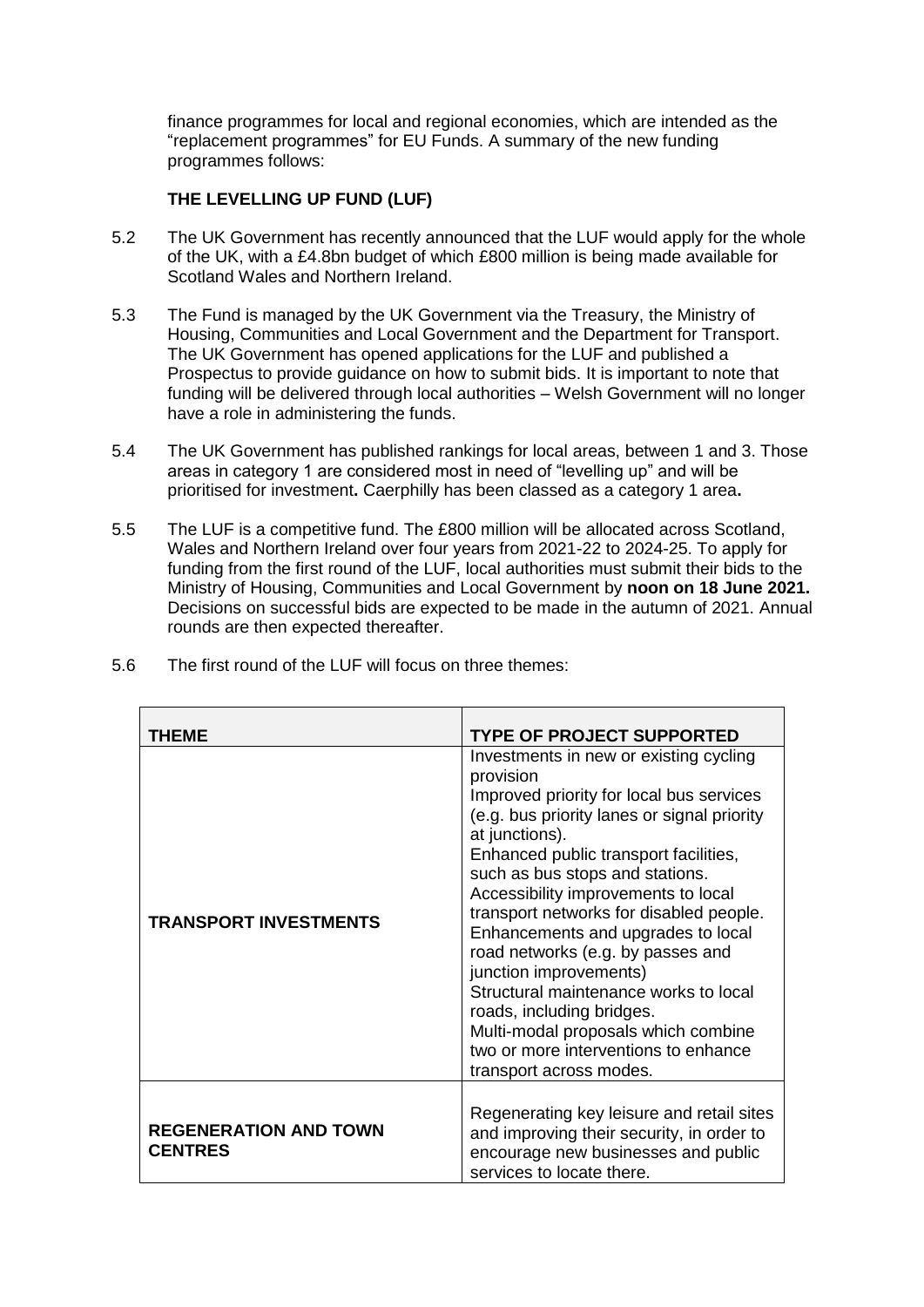|                            | Removing derelict buildings and other<br>eyesores to make way for new<br>developments.<br>Site acquisition and remediation of<br>abandoned or brownfield sites, for both<br>commercial and new residential use.<br>Improving the public realm including<br>high streets, parks and green spaces,<br>designing out opportunities for crime<br>and anti-social behaviour.<br>Creating better connectivity between<br>and within key retail and leisure sites.<br>Putting forward 'Town Deals' for<br>individual or groups of smaller towns. |
|----------------------------|-------------------------------------------------------------------------------------------------------------------------------------------------------------------------------------------------------------------------------------------------------------------------------------------------------------------------------------------------------------------------------------------------------------------------------------------------------------------------------------------------------------------------------------------|
| <b>CULTURAL INVESTMENT</b> | Upgrading and creating new cultural<br>and creative spaces including sports or<br>athletics facilities, museums, arts<br>venues, theatres, libraries, film facilities,<br>prominent landmarks or historical<br>buildings, parks or gardens.<br>New, upgraded or protected community<br>hubs, spaces or assets (and associated<br>green spaces).<br>Acquiring and refurbishing key cultural<br>and heritage sites including hotels and<br>historic buildings.                                                                              |

- 5.7 The first round of funding will prioritise projects which are able to demonstrate investment or begin delivery on the ground in 2021-22 financial year. In addition, it is expected that there will be some spend in 2021/22. The UK Government has advised there will be future opportunities to bid in subsequent rounds.
- 5.8 The number of successful bids that a local authority can make will relate to the number of MPs in their area. In this context Caerphilly CB is eligible to submit three applications, one of which will be a joint bid with Merthyr. Notably the MP for the area should endorse the projects to be submitted for their constituency. In addition, the authority is allowed to submit **one additional** transport related project.
- 5.9 As outlined above £800m has been identified for Wales, Scotland and Northern Ireland. It is predicted that Wales will receive circa £240m over the course of the programme. This equates to only 12 projects (assuming that bids are up to the £20m threshold) throughout Wales being funded. If large transport projects (valued at up to £50m) are approved, then the number of projects funded will further reduce.
- 5.10 It is expected that all funding under the first round the LUF will be **spent by 31 March 2024**. (2024-25 by exception only for larger transport schemes). Deliverability is a crucial consideration both in terms of the ability to produce a bid with an acceptable level of detail by the  $18<sup>th</sup>$  June 2021 followed by the ability to complete the project by 31<sup>st</sup> March 2024.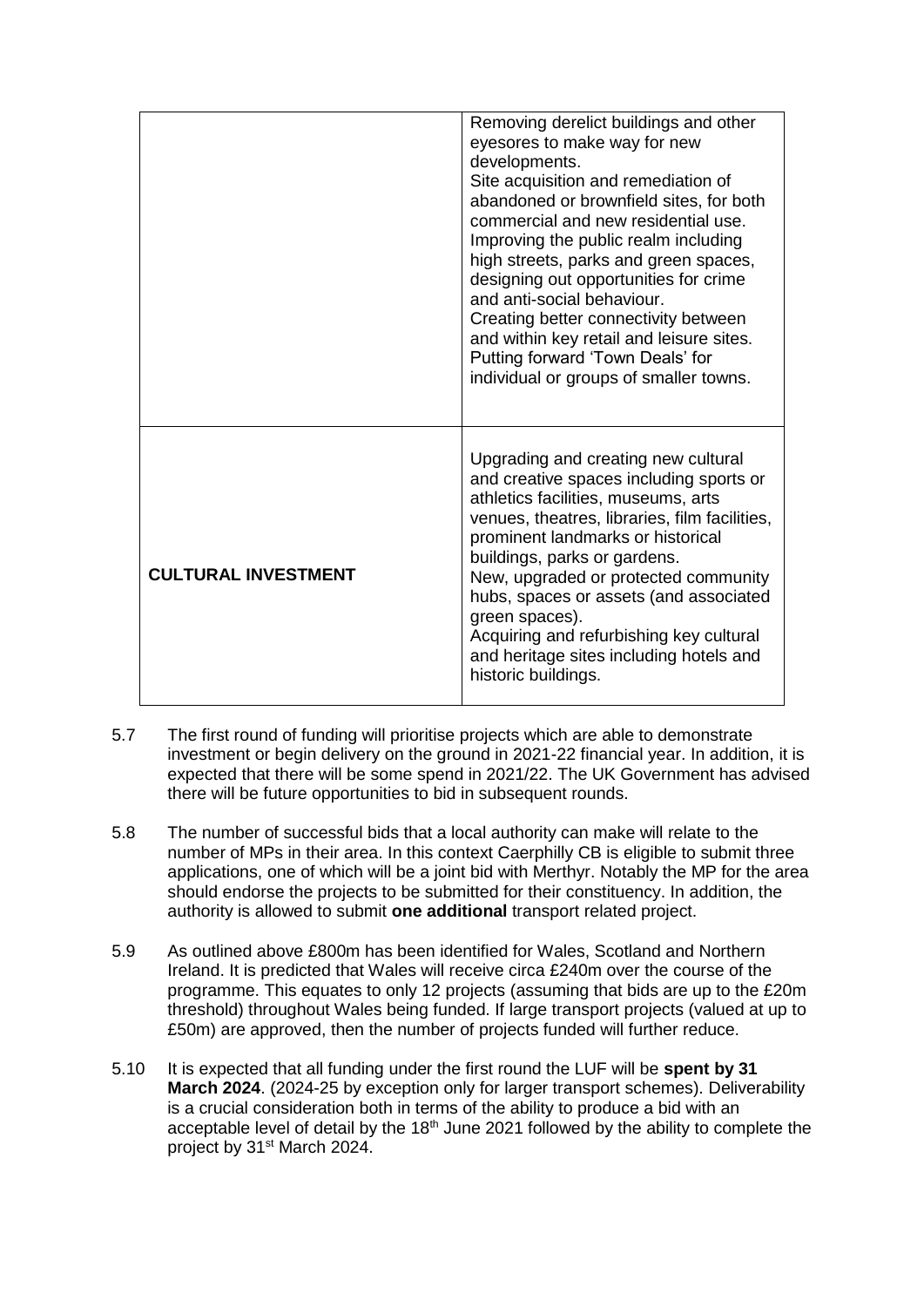- 5.11 The LUF will focus investment on projects that require up to £20 million of funding. There is scope for investing in larger high value transport projects by exception. Bids above £20 million and below £50 million will be accepted for transport projects only. Local authorities will be expected to provide match funding at an intervention rate of at least 10% for all projects submitted.
- 5.12 A list of CCBC projects which would potentially be eligible is outlined below. This list has been distilled through a vetting process undertaken by senior officers from within the Regeneration and Infrastructure divisions with the Place-shaping Framework in mind.

| <b>Project</b>                                                                                                                                              | Place-shaping<br><b>Framework</b>                                                                                                                       |
|-------------------------------------------------------------------------------------------------------------------------------------------------------------|---------------------------------------------------------------------------------------------------------------------------------------------------------|
| Provision of infrastructure at Caerphilly Business Park<br>for new industrial/employment units aimed at SME's                                               | WB02 - Industrial /<br>employment Proposals.<br>Develop proposals for<br>improving and<br>enhancing the offer at<br>sites across the county<br>borough. |
| Bedwas Bridge roundabout - road and bridge<br>enhancements to mitigate against traffic congestion<br>along with complementary active travel schemes         | WB04 - County<br>borough Wide<br><b>Highways investment</b><br>Maintenance and<br>upgrade of the highway<br>infrastructure.                             |
| Ness Tar brownfield site – Provision of an access road<br>to traverse the rail line to unlock this large site for<br>development (subject to due diligence) | WB05 - Caerphilly<br>Basin, potential<br>development of a key<br>brownfield site within<br>Caerphilly town centre<br>for mixed use facilities.          |

# **Caerphilly Constituency (up to £20m)**

### **Islwyn Constituency (up to £20m)**

| <b>Project</b>                                                                                | <b>Place-shaping</b><br><b>Framework</b> |
|-----------------------------------------------------------------------------------------------|------------------------------------------|
| Cwmcarn Visitor attraction – a commercial                                                     | WB05 - Cwmcarn                           |
| opportunities masterplan is being prepared. Phase 1                                           | Adventures play                          |
| projects from this masterplan will be implemented<br>including the possible development of an | area/new lodges.                         |
| accommodation block plus a number of attractive new                                           | WB05 - Create a                          |
| visitor attractions;                                                                          | <b>Premier Parks</b>                     |
|                                                                                               | Programme that                           |
|                                                                                               | includes Cwmcarn                         |
|                                                                                               | Forest Drive.                            |
| Mon Brecon Cwmcarn spur Canal enhancements -                                                  | WB05 - Canal                             |
| providing longer navigable stretches along the canal                                          | improvement works at                     |
| and improving the connectivity to Risca from the                                              | Risca.                                   |
| <b>Cwmcarn Forest site;</b>                                                                   |                                          |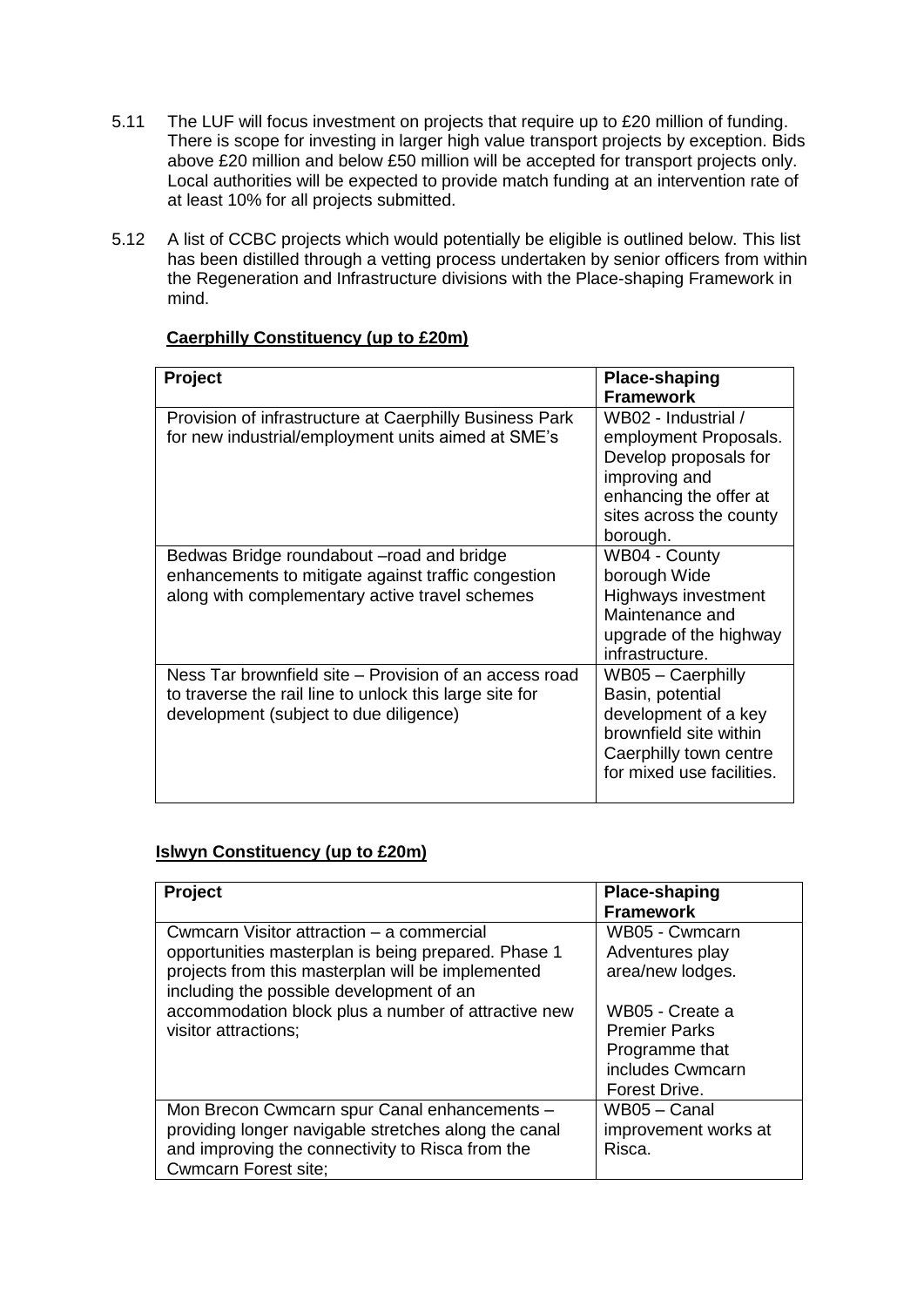| Redevelopment of a Strategic Town Centre Site, Risca      | Not identified $-$ the site |
|-----------------------------------------------------------|-----------------------------|
| - Pursue options to purchase and develop this             | is however identified as    |
| important brownfield site. Options to explore include a   | suitable for                |
| new waterside park that will act as a visitor attraction, | redevelopment in the        |
| hotel accommodation and other complementary uses.         | <b>Adopted Local</b>        |
|                                                           | Development Plan.           |

# **Merthyr/Rhymney Constituency (up to £20m)**

| <b>Project</b>                                       | Place-shaping<br>Framework |
|------------------------------------------------------|----------------------------|
| The A469 relief road – improvements to stabilise the | <b>WB04 - A469 New</b>     |
| arterial road route to Upper Rhymney Valley and the  | Tredegar/ Pontlottyn       |
| Heads of the Valleys.                                | improvement.               |

### **Separate Transport Bid (up to £50m)**

| <b>Project</b>                                                                                                                                | Placeshaping<br><b>Framework</b>              |
|-----------------------------------------------------------------------------------------------------------------------------------------------|-----------------------------------------------|
| Caerphilly Transport Interchange – take project on from<br>feasibility and design stage (Weltag and RIBA stage 2)<br>to practical completion. | $WB04 - Caerphilly$<br>Transport Interchange. |

- 5.13 Cabinet are asked to consider the suite of projects and the recommendations of officers set out in 5.12 above to determine which projects should be submitted. As outlined above it is important that consideration is given to whether submissions can be made by the deadline of June 2021 for first round consideration and whether projects can be completed by the deadlines set out above. It should be noted that the only scheme that is not included within the current adopted Place-shaping framework is the brownfield site at Risca and officers recommend this now be added to the programme.
- 5.14 After consideration of the bid and project deliverability timescales, officers would recommend delaying 3 of the submissions until 2022 (year 2 of the LUF programme) when the projects will be more fully formed. It is however understood that Merthyr intend submitting a bid centred on Cyfarthfa Castle by the first-round deadline of 18<sup>th</sup> June 2021. As each bid submitted per constituency can be a bid for an individual project or a package bid consisting of multiple projects, a package bid could be developed collaboratively with Merthyr by June which includes the A469 road improvements and Cyfarthfa castle. In this regard officers have met with counterparts in Merthyr CBC to discuss the submission of a packaged bid (which includes works to the A469) by the  $18<sup>th</sup>$  June 2021 deadline and are awaiting feedback.
- 5.15 Discussion with MP's has been ongoing throughout the process to date and if Cabinet are minded to support the proposed projects, further detailed discussion will be required prior to proceeding with the projects. Equally, discussion with MS members will also be required.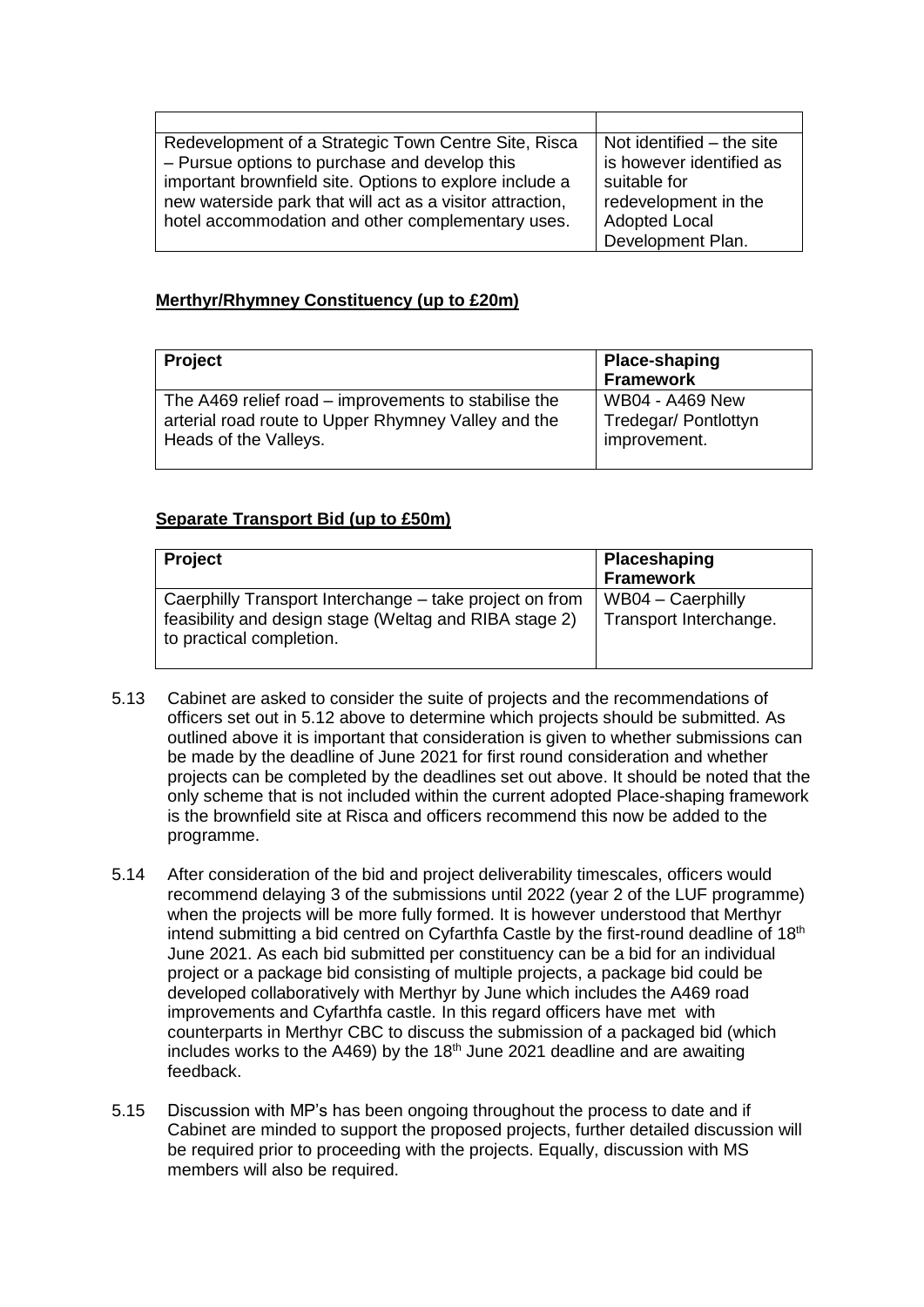- 5.16 The LUF assessment process will be based on four key criteria:
	- **Characteristics of the place** each local authority will be sorted into category 1, 2 or 3 based on UK Government assessment metrics, with category 1 representing the highest level of identified need.
	- **Deliverability** will be based on supplementary finance, management and commercial cases, with bids able to demonstrate investment and which begin delivery on the ground in 2021-22 financial year prioritised in the first round of funding.
	- **Strategic fit with local and Fund priorities** this should be addressed in the strategic case of submissions and should include support from stakeholders.
	- **Value for money** an economic case should be submitted to explain the benefits of the bid and how it represents value for money.
- 5.17 £125,000 of capacity funding will be allocated to all eligible local authorities with the primary intention of supporting the relevant local authorities to develop their bids for later rounds of the fund. This could be used to employ additional staff or targeted at project development. However, this funding alone will not cover the work required to get the suite of projects identified above to submission stage. It is therefore recommended that additional resources are identified to allow the necessary design and feasibility work to commence in readiness for submission. The projects outlined in paragraph 5.12 above sit almost exclusively within the Council's Placemaking Framework and the resourcing of these projects will need to be considered as part of the overarching resource plan for the Place-shaping programme. Discussion between the Head of Regeneration and the Head of Transformation will ensure an appropriate resource plan is developed and delivered. This report recommends the setting up of a task and finish group that will sit under the umbrella of the overall Team Caerphilly governance framework.
- 5.18 As it is envisaged that a maximum of 12 projects throughout Wales will be funded through the LUF, expectations of success need to be managed and consideration whether all 4 potential projects should be developed and submitted. Officers recommend focusing resources on those projects that can be developed to the necessary robust stage by the deadlines as this will increase the Council's chance of success. These projects will need to be considered holistically and as such as these projects develop, officers will also explore alternative and complementary funding sources to the LUF.

# **THE UK COMMUNITY RENEWAL FUND (UKCRF)**

- 5.19 The UK Community Renewal Fund is a £220 million programme designed to operate during 2021-22 as a precursor to the UK Shared Prosperity Fund that will be launched the following year. The UKCRF will help inform the design of the UK Shared Prosperity Fund through funding of one- year pilots. The UKCRF will be a competitive process with no pre-set eligibility.
- 5.20 The UK Government has identified 100 Priority places based on economic resilience that will be prioritised for funding. **Notably, Caerphilly is not listed in the 100 Priority Places.** CCBC is one of only two South East Wales Local Authorities not listed in the top 100, along with Bridgend County Borough Council. Officers have met with UK Government officials to discuss and challenge the methodology. The clear message is that the methodology will not change for the UKCRF but that that there is an opportunity for Councils to influence the indicators that will be used for the UK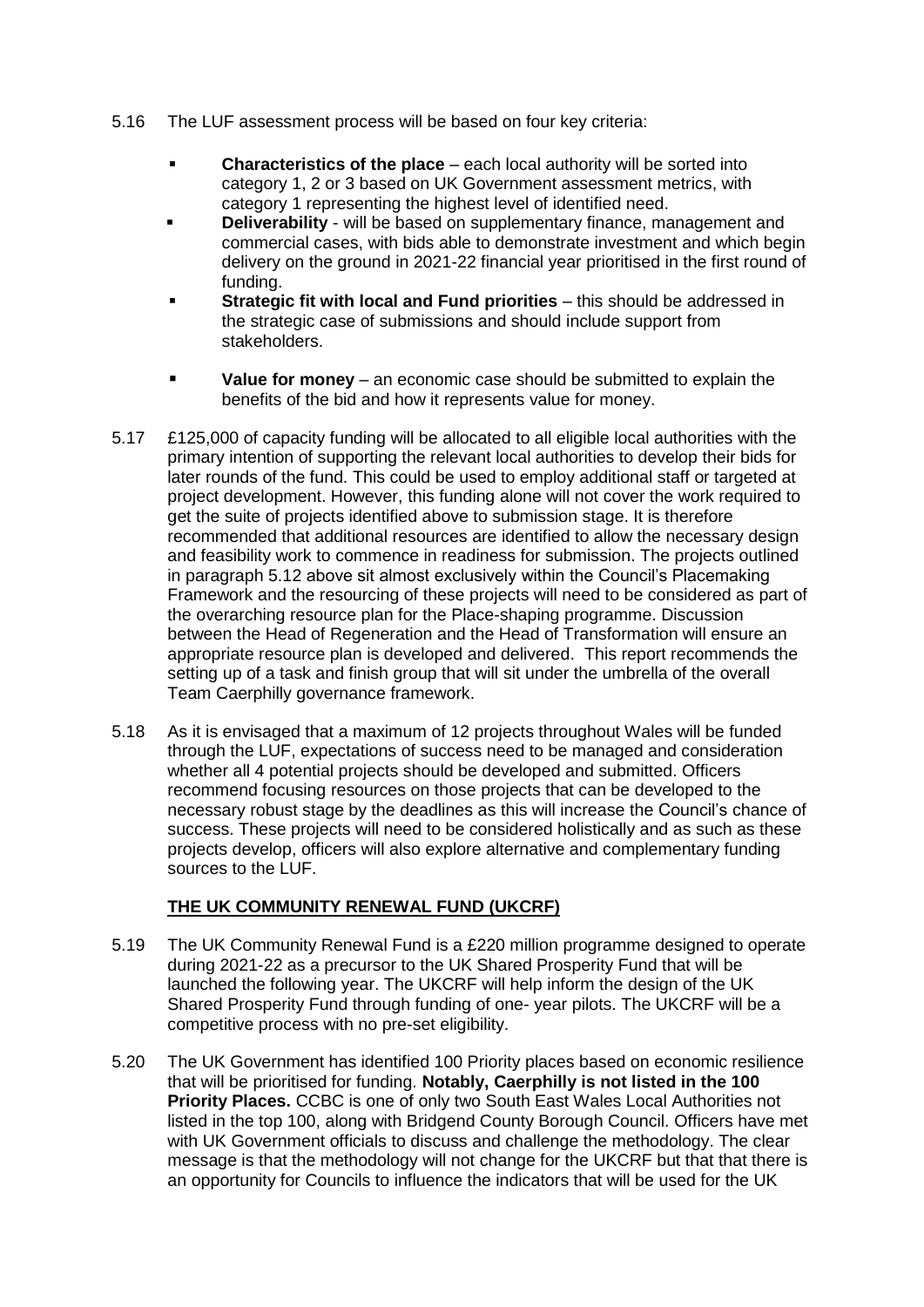Shared Prosperity Fund before it is introduced.

- 5.21 In Wales, Local Authorities will be expected to administer the Fund. The UK Government is expecting the Lead Authorities of all UK places (LA's in Wales) to invite bids from a range of project applicants. The LA will then have to appraise and prioritise a shortlist of projects up to a maximum of £3 million per place and submit a shortlist of projects to UK Government by the 18 June 2021. The role of CCBC is clearly set out below:
	- Invite bids from a range of Project Applicants, including but not limited to universities, voluntary and community sector organisations, and umbrella business groups.
	- Undertake constructive engagement with local partners, including but not limited to lower tier local authorities and elected representatives, and other public, private and third sector organisations.
	- Collaborate with other Lead Authorities or partners across the UK where relevant – for example to promote cross-border project opportunities that address needs in common or achieve efficient delivery scale.
	- **Appraise and prioritise a shortlist of projects (up to a maximum of**  $£3m$  **per** place).
	- Submit a shortlist to UK Government who will assess the proposals and select projects based on the criteria set out in the UK Community Fund Prospectus.
	- Enter into a funding agreement with UK Government to deliver successful bids.
	- Issue agreements to successful bidders once funding has been agreed by the UK Government, and then undertake monitoring and assurance activity.
- 5.22 The Lead Authority in the 100 Priority Places will receive capacity funding to help them invite and appraise bids locally. Each lead authority in the 100 will receive £20,000. **Notably Caerphilly CBC will not be eligible for this capacity funding and therefore CMT/ Cabinet will need to consider how the CCBC role in appraising and coordinating funding bids for the UKCRF can be resourced.** The UKCRF will however provide all Lead Authorities with funding to be used towards the costs incurred in managing successful Fund awards. For Caerphilly this relates to a flat rate of 2% of the value of the UKCRF spent by each project.
- 5.23 Cabinet is asked to consider the Council's role as a Lead Authority for the UKCRF and acknowledge that this will have an impact on several departments, most notably Regeneration and Finance. Whilst the Council may decide not to submit its own project proposal to the Fund, it has a responsibility to support other eligible organisations bring forward their own proposals for consideration and instigate the bullet points set out above. This will have an impact on the departments tasked with managing the process and suitable resources need to be allocated to allow them to do this effectively.
- 5.24 The UK Government is encouraging all Lead Authorities to submit bids, irrespective of their current ranking. A project located outside of the top 100 Priority Places may still be considered for funding but will be scored with a different weighting on the key bid assessment criteria (e.g. Strategic Fit, Deliverability) in comparison to projects within a Priority Place. The UK Government requires Local authorities to evidence that they have consulted with a range of local stakeholders on the bids. CCBC have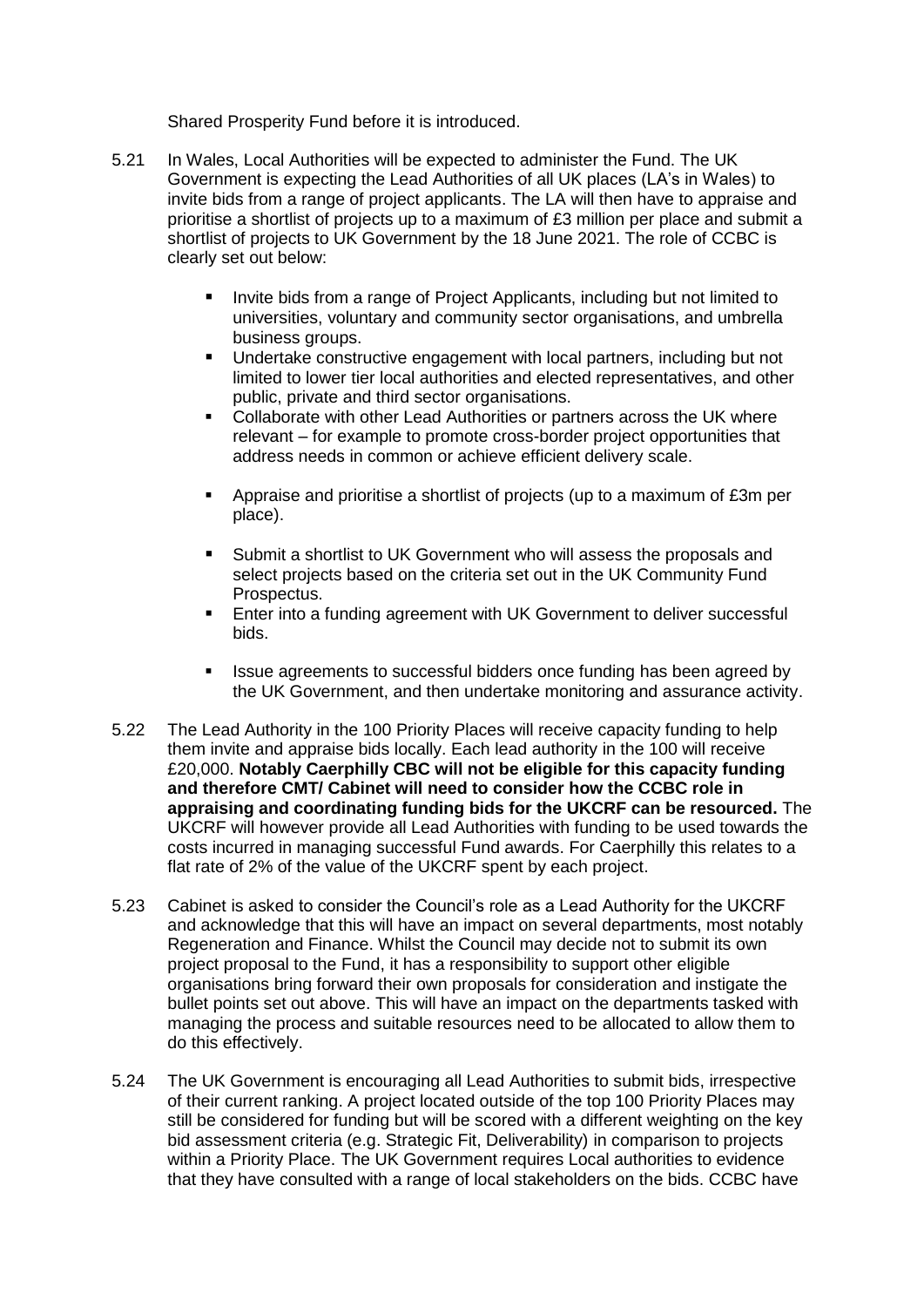started this process and information on the programme is now available on the Council's website.

- 5.25 90% of funding through the UKCRF will be revenue funding focussed on four main investment areas:
	- **Investment in Skills**
	- **Investment for Local Business**
	- **Investment in Communities and Place**
	- **Supporting People into Employment**
- 5.26 As part of the ongoing discussions regarding the UKCRF, staff from the Authority's Employment Support teams have participated in discussions with counterparts from employment teams across the Cardiff Capital Region, to develop the opportunity for submitting a collaborative regional bid for feasibility for an employability project under the area of Supporting People into Employment. Another Cardiff Capital Region bid will focus on a regional approach to housing retrofit
- 5.27 The timescales for the UKCRF are as follows:

#### **18 June 2021**

- Lead Authorities in Great Britain submit shortlists of projects to UK government for assessment.
- From 18 June and throughout July, UK government assesses bids.

#### **Late July 2021 onwards**

 UK government announces successful projects for the UK Community Renewal Fund.

### **31 March 2022**

UK Community Renewal Fund finishes.

### **THE UK SHARED PROSPERITY FUND (SPF) – 2022-23 Onwards**

- 5.28 The UK Government's long-term vision for the UK Shared Prosperity Fund (UKSPF) is "to help level up and create opportunity across the UK for all people and places". The UK Government maintains it is committed to ensuring the total domestic UK wide funding will at least match EU receipts with a target of £1.5 billion per year.
- 5.29 As EU Structural Funds tail off after 2022-23, it is intended that the UKSPF will replace them as a programme distinct from the UKCRF and complimentary to the Levelling Up Fund (LUF), through investment in skills, enterprise and employment.

### The main components of the UK Shared Prosperity Fund will include:

 A place-based portion which will target places most in need across the UK, such as ex-industrial areas, deprived towns and rural and coastal communities. It will support people and communities, opening up new opportunities and spurring regeneration and innovation. It will enable joined-up, holistic investment to support local communities and people.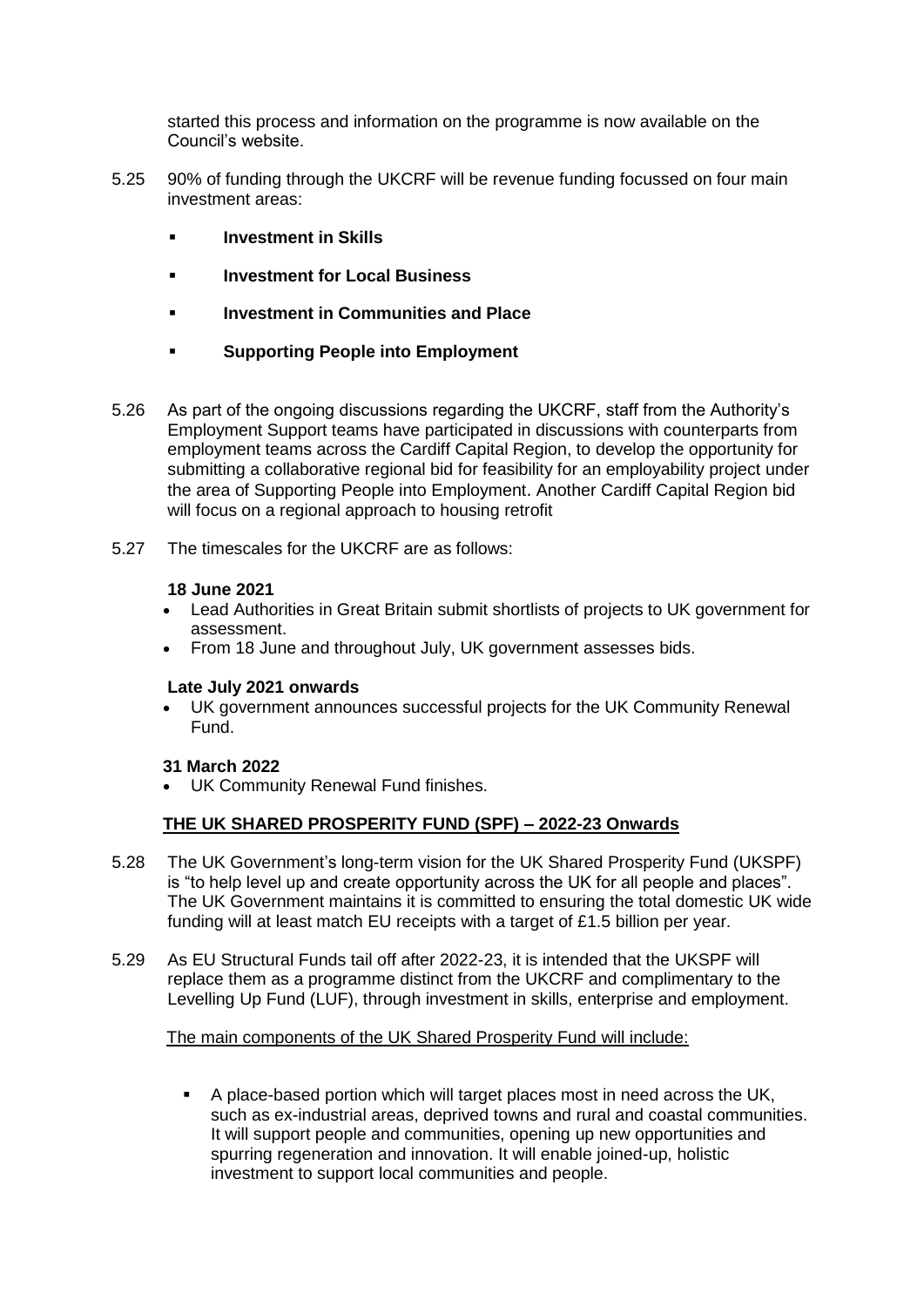- A second portion of the Fund will be targeted to people most in need through bespoke employment and skills programmes that are tailored to local need. This will support improved employment outcomes for those in and out of work in specific cohorts of people who face labour market barriers.
- 5.30 Based on the information available in the various Prospectus, a broad comparison can be made that the LUF is designed to replace ERDF with investment for capital infrastructure projects while the UKSPF is comparable to ESF with a direct focus on skills, enterprise, employment and training.
- 5.31 Further details on the SPF are yet to be published by the UK Government and the funding profile will be confirmed at the next Spending Review. As with the LUF and CRF the programme will be managed locally (in Wales, the Unitary Authorities) who will have to have appropriate resources aligned to undertake the role.
- 5.32 As highlighted earlier within the report, we have a "window of opportunity" available to us to influence the shape of the UK Shared Prosperity fund. It is therefore recommended that we continue with our targeted lobbying approach, working with our MP's, local politicians and officers over the next few weeks.

# **Conclusion**

- 5.33 The new UK Funding Programmes, including the Levelling Up Fund, UK Community Renewal Fund and UK Shared Prosperity Fund, represents a significant opportunity for the Council to progress many of its prioritised economic development strategies and plans. However, it must be recognised that this is not the only funding source available for such projects. These projects, as with all other projects detailed in the Place-shaping plan need individual funding packages that maximise the various forms of funding available to us. Many of the sources of UK Government funding that is available at this time, we must be in a position to compete for. However, grant funding such as the two sources of funding discussed within this report, provide a positive foundation upon which to fund such projects.
- 5.34 It must be acknowledged however, that additional resources both human and financial will need to be assigned to these programmes to ensure that the Council is suitably prepared to deliver maximum impact across the county borough. Members are aware that the resourcing of the Place-shaping programme is currently being considered, and these project resource requirements must be considered within this overall programme of projects.
- 5.35 The Levelling up Fund and subsequent Shared Prosperity fund are to address social and economic disadvantage in much the same was as its predecessor ESF so the Council needs to ensure key stakeholders from across the Authority are prepared and engaged, including partners and the community.
- 5.36 The introduction of these two funding programmes from UK Government, has highlighted the need for the Council to respond quickly to the new dynamics associated with these key funding programmes and the new protocols that put the Council at the heart of delivery and administration. The Shared Prosperity Fund, which will be much larger that the CRF will follow this new way of working when it is launched in 2022/23 and every effort should be made now to ensure that Caerphilly is ready over the longer term.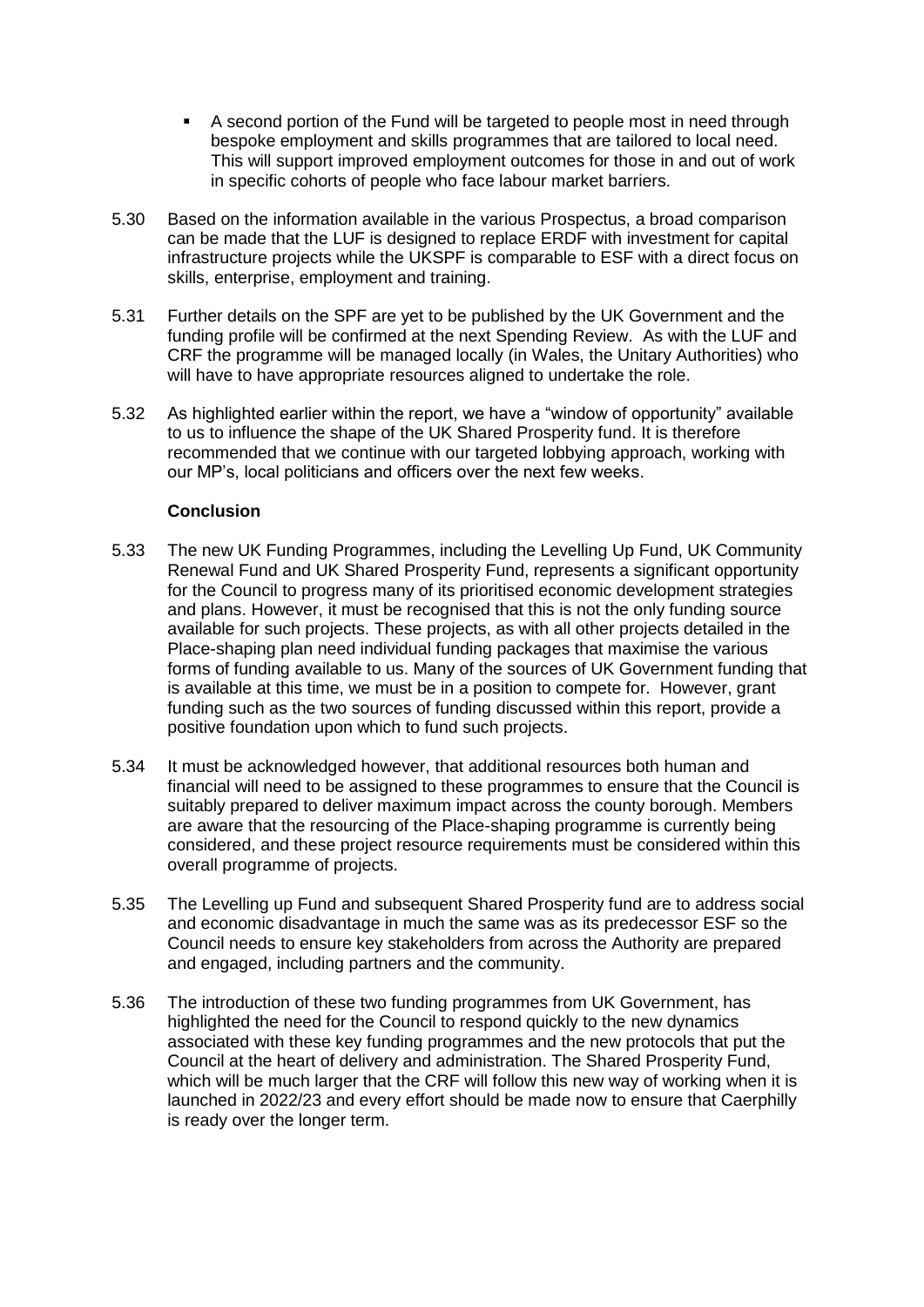# **6. ASSUMPTIONS**

- 6.1 This report assumes that the LUF programme will continue with similar themes to those outlined above in future funding rounds.
- 6.2 Scrutiny of the LUF prospectus and application forms has concluded that that bids submitted in June 2021 must be ready to move to the construction phase in 2021/22 in order for them to be considered for approval.
- 6.3 This report assumes that a number of external agencies will submit bids under the Community Renewal Fund and that the Council as lead authority will need to appraise and co-ordinate these before their submission.

# **7. SUMMARY OF INTEGRATED IMPACT ASSESSMENT**

7.1 The UK programmes outlined in the report will have a positive impact on equalities, Welsh language and the Socio-economic Duty. A generic IIA has been completed with the information that is available for each of the UK programmes that require project proposals to be submitted in June 2021. However, as each proposal is taken forward, a more detailed IIA will be undertaken at the time. A link to the current assessment is provided below:

[https://www.caerphilly.gov.uk/CaerphillyDocs/IIA/IIA\\_Planning\\_Apr2021](https://www.caerphilly.gov.uk/CaerphillyDocs/IIA/IIA_Planning_Apr2021)

# **8. FINANCIAL IMPLICATIONS**

- 8.1 It is anticipated that the new UK Funding Programmes will not offer 100% grant intervention rate and an element of match funding will be required for each of the Council's endorsed projects and this will be included in the detailed funding model as it is developed. The Head of Financial Services and S151 officer will consider such proposals within the overall funding envelope of the Place-shaping programme which has previously been approved by Cabinet.
- 8.2 The requirement for additional staffing resources will be considered within the project support growth bid which was recently approved by Council as part of the 2021/22 budget.

# **LUF**

- 8.3 The LUF Prospectus encourages bids to include "a local financial contribution representing a least 10% of total costs". A contribution would be expected from private sector stakeholders, such as developers, if they stand to benefit from a specific project. In the same manner local authorities will need to find suitable match should they submit projects.
- 8.4 A flat rate of £125,000 of capacity funding will be made available to all local authorities to support development work on future rounds of the Levelling Up Fund. This could be used to develop projects for submission or to appoint staff to manage the Levelling Up Programme.

# **UKCRF**

8.5 The UKCRF will also provide Lead Authorities with funding to be used towards the costs incurred in managing successful Fund awards. A flat rate of 2% of the value of the UKCRF spent by each project may be used by Authorities for the costs incurred during project implementation. For example, for a project with a financial profile of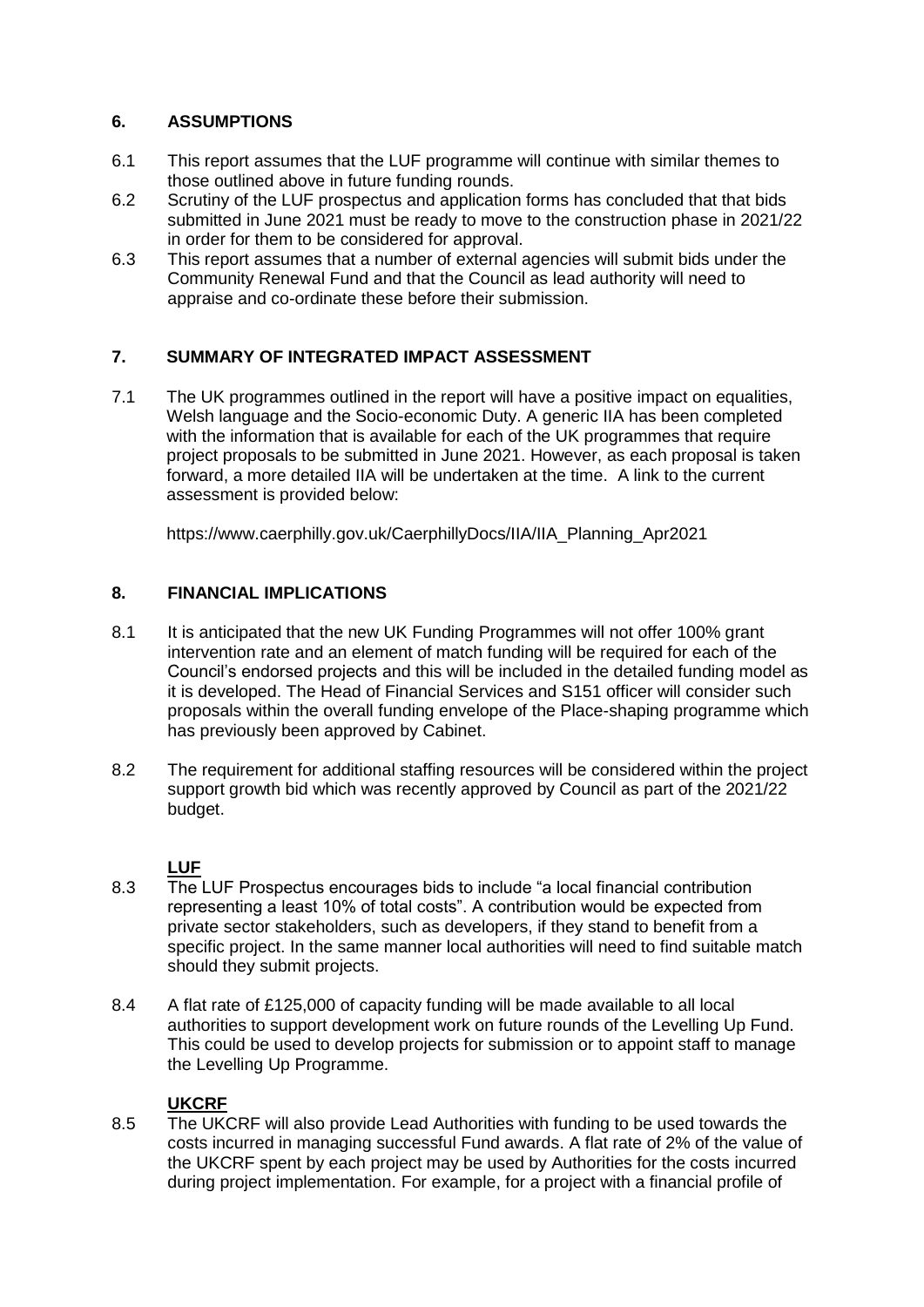£2m a budget of £40,000 would be available for its management. However, this will only be available if the bid was successful.

- 8.6 A dedicated resource will be required to appraise and co-ordinate bids under the UK Community Renewal Fund. It is the view of Officers that this one-year programme could require the equivalent of at least two new posts if a volume of applications is received. With the impending deadlines being imminent, there is little scope to advertise and appoint into these positions. Service heads will need to rely on their existing staff to deal with the workloads generated by this programme in its early stages. However, it is apparent that additional resources will be required to deliver future rounds of the UKLUF and the UK Shared Prosperity Fund (when it is launched) and managers are now tasked with developing mechanisms for dealing with this pressure.
- 8.7 The Technical guidance note for the UKCRF states that *"UK Government acknowledges that local authorities have established procedures for awarding grants and for financial management and control".* In this respect, the Council has an established procedure for the appraisal of high value grant awards through delegated powers to the Regeneration Project Board or the Rural Development Plan's LAG. These procedures could be suitably adapted at pace for the purposes of managing the UKCRF.

## **9. PERSONNEL IMPLICATIONS**

- 9.1 In England, Scotland and Wales, funding will be delivered through local authorities. This is a significant change from previous EU funding programmes, which were managed and administered by the Welsh European Funding Office.
- 9.2 In the first instance it is suggested that the £125,000 capacity funding could be part or fully used to appoint an officer to oversee the Levelling Up projects. The resourcing of these projects will be considered with the Head of Transformation as part of the overall resource plan to enable the delivery of the Place-shaping programme.
- 9.3 Managing and administering the UKCRF represents a significant resource challenge for the Council as it will be responsible for inviting bids from project applicants, undertaking the project appraisal and prioritisation process, and the Council will be expected to work directly with UK Government on the administration of the funds, should there be successful applications within the county borough.
- 9.4 There will be issues in identifying sufficient staff resources to manage the UKCRF and a similar position exists with the UKLUF. Cabinet is asked to recognise that clearly this additional work will be prioritised against other existing priority areas.
- 9.5 Following the conclusion of this programme, the Council will need to prepare itself for the launch of the much larger UK Shared Prosperity Fund, alongside the Placeshaping programme, to ensure we are positioned to respond accordingly and maximise all funding sources available to us.

### **10. CONSULTATIONS**

10.1 All consultation responses are reflected in the report.